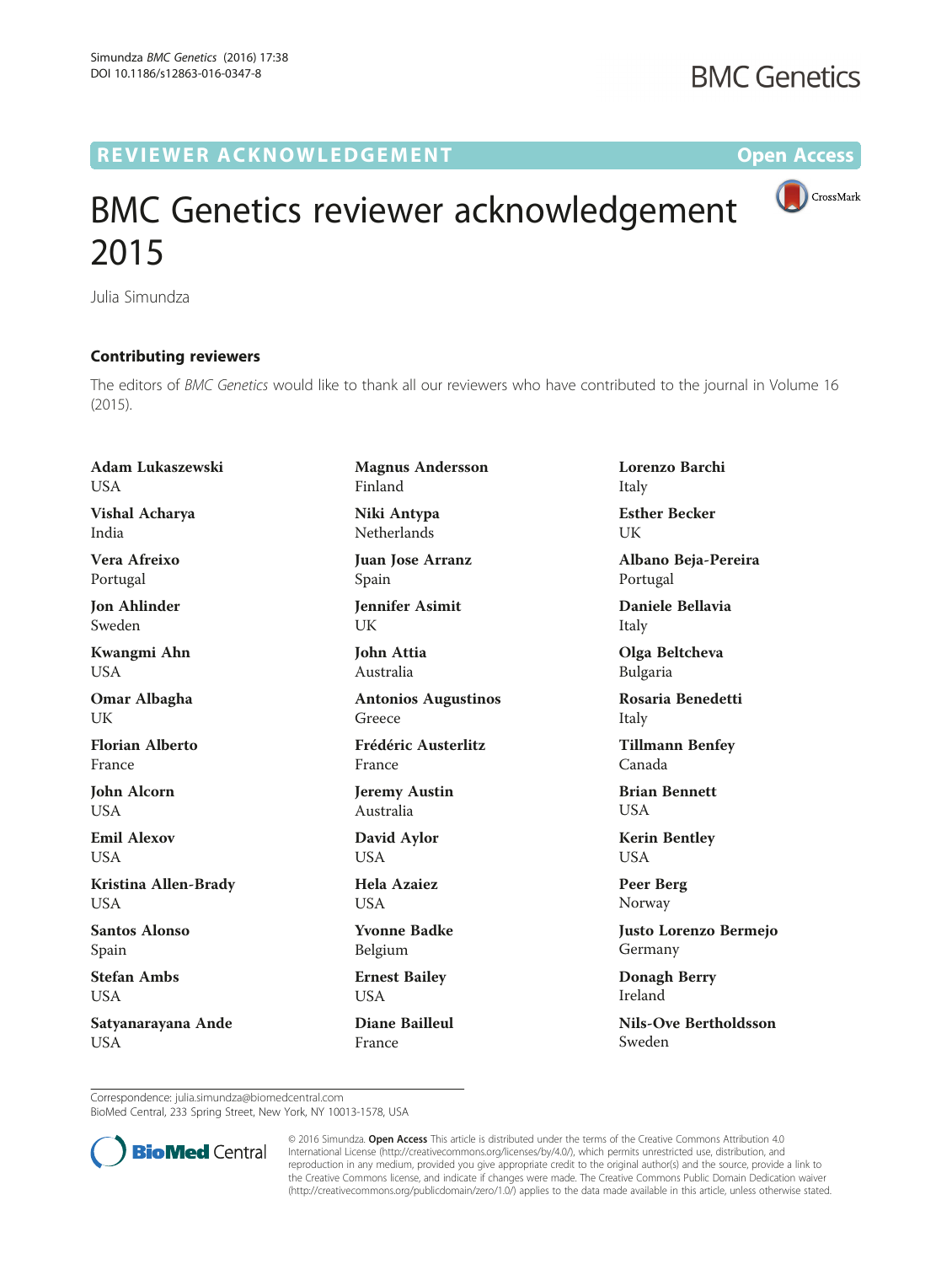Viviana Berthoud **USA** 

Etienne Bezault **USA** 

Maria Assunta Biscotti Italy

Didier Boichard **USA** 

Folmer Bokma Sweden

Carolina Bonilla UK

Marina Bonin Brazil

Lara Bossini-Castillo UK

Aniek C. Bouwman Netherlands

Carine Brouat France

Louise Brousseau France

Jácome Bruges-Armas Portugal

Su-Hong Bu China

Bart Buitenhuis Denmark

Cynthia Bulik **USA** 

Jarek Burczyk Poland

Lei Cai China

Yafei Cai China

Mario Calus Netherlands

Xiaoyi Cao USA

Eduardo Casas **USA** 

Sergi Castellano Germany

Hugo Ten Cate **Netherlands** 

Carlos Celis-Morales UK

Lisa Chakrabarti UK

Ken Chalmers USA

Hua Chen China

Hong Chen China

Charles Y. Chen **USA** 

Jianli Chen USA

Piedu Chen China

Wei-Min Chen **USA** 

Yizhou Chen Australia

Vikram Chhatre **USA** 

Yoon Shin Cho South Korea

Bruno Conti **USA** 

Ernest Gus Cothran **USA** 

Eliecer Coto Spain

Vincent Coustham France

Nigel Crawford USA

Marion Cremer Germany

Cheryl Cropp USA

Yuehua Cui USA

Song Cui USA

Tatiana Danilova **USA** 

Andrew Davie UK

M. Davis **USA** 

Tamara Davis **USA** 

Michelle Daya South Africa

Mariza De Andrade **USA** 

Maria Luisa Dettori Italy

H.S. Dhaliwal India

Xianmin Diao China

Alessandro Didonna **USA** 

Mark Dopson Sweden

Mehmet Tevfik Dorak UK

Sami Dridi **USA** 

Britt Drögemöller Canada

Qingzhang Du China

Naomi Duijvesteijn **Netherlands** 

Yann Dussert France

Craig Echt USA

Vahid Edriss Denmark

John Edwards **USA** 

Darrell Ellsworth **USA** 

Rachel Ellsworth **USA**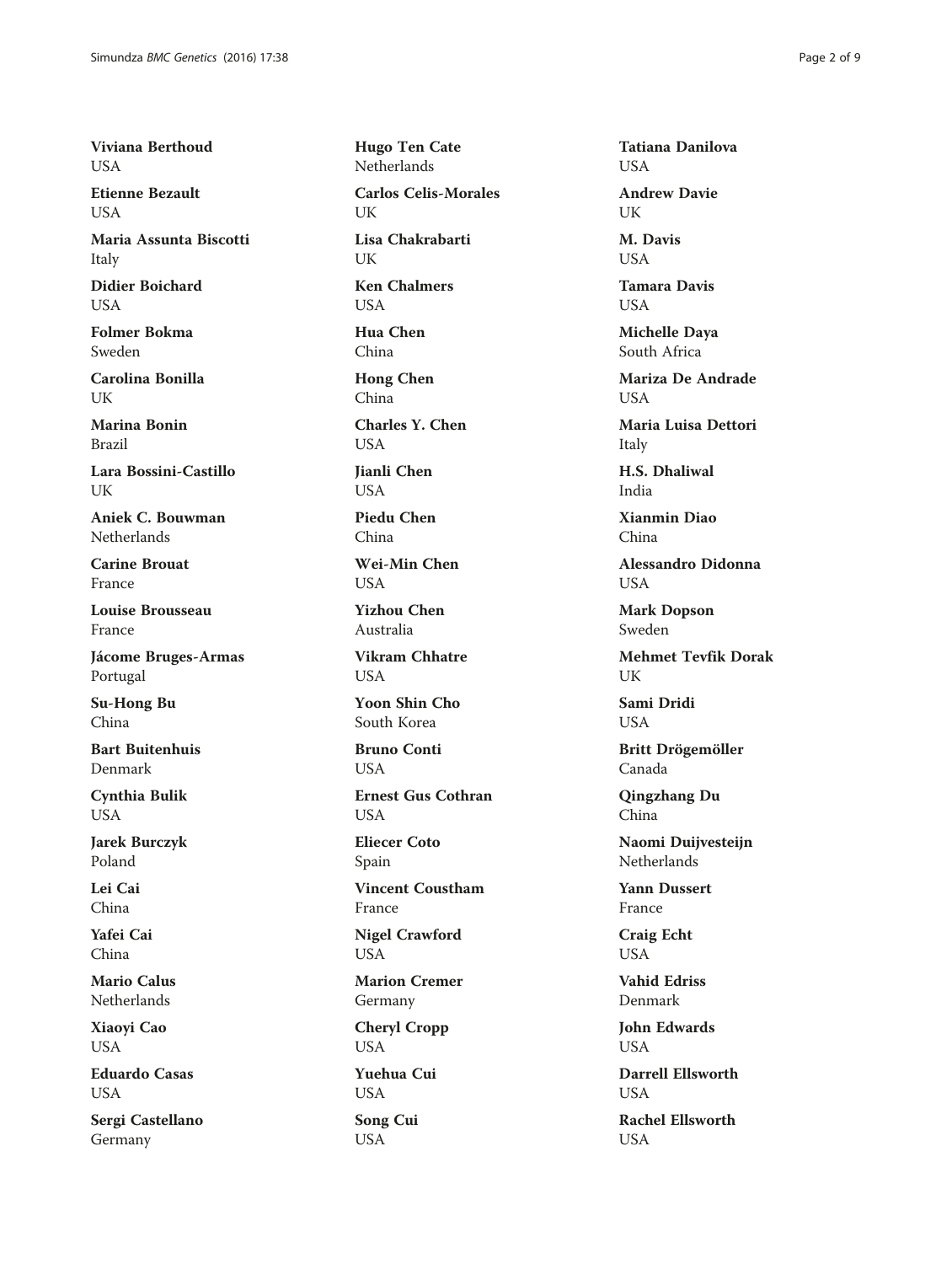Ingegerd Elvers USA

Malena Erbe Germany

Bruno Fady France

Robert Feil France

Bingjian Feng USA

Jane Ferguson USA

Jose Fernandez **USA** 

Susana Ferreira Portugal

Martin Ferris USA

Martin Flajshans Czech Republic

Burkhardt Flemer Ireland

Richard Fletcher **USA** 

Carlos Flores Spain

Jia Nee Foo Singapore

Marina Fortes Australia

Giuliana Fortunato Italy

Breno Fragomeni USA

Wenqing Fu USA

Maria Fuciarelli Italy

Silvia Fuselli Italy

Agata Gadaleta Italy

Andrea Gaedigk **USA** 

Mercedes Garayoa Spain

Christiane Gebhardt Germany

Phil Giffard Australia

Elizabeth Gilbert **USA** 

Tania Gioia Germany

Ian Gizer **USA** 

Andreas Gogol-Doering Germany

Pengtao Gong China

George Goulielmos Greece

Manje Gowda India

Surendra Goyal India

Paul Grabowski **USA** 

Cecile Grenier Colombia

Ben Greyling South Africa

Thomas Gridley USA

Darren Griffin UK

Daniel Grinberg USA

Vince Kornél Grolmusz Hungary

Christine Große-Brinkhaus Germany

David Groth Australia

Xing-You Gu USA

Rudy Guerra USA

Carlos Guerrero-Bosagna Sweden

Paul Gugger USA

Longbiao Guo China

Yunqian Guo China

Shicheng Guo USA

Sanjeev Gupta Ireland

Jenny Hagenblad Sweden

M Haile-Mariam Australia

David Haldane Canada

Jianlin Han Kenya

Lee Harold USA

Liang He Finland

Meian He China

Xinhua He China

Xin He **USA** 

Tao He USA

Scott Hebbring USA

Chew Kiat Heng Singapore

Julie Hicks USA

André Hidalgo Netherlands

Emmeline Hill Ireland

Katrin Hinderhofer Germany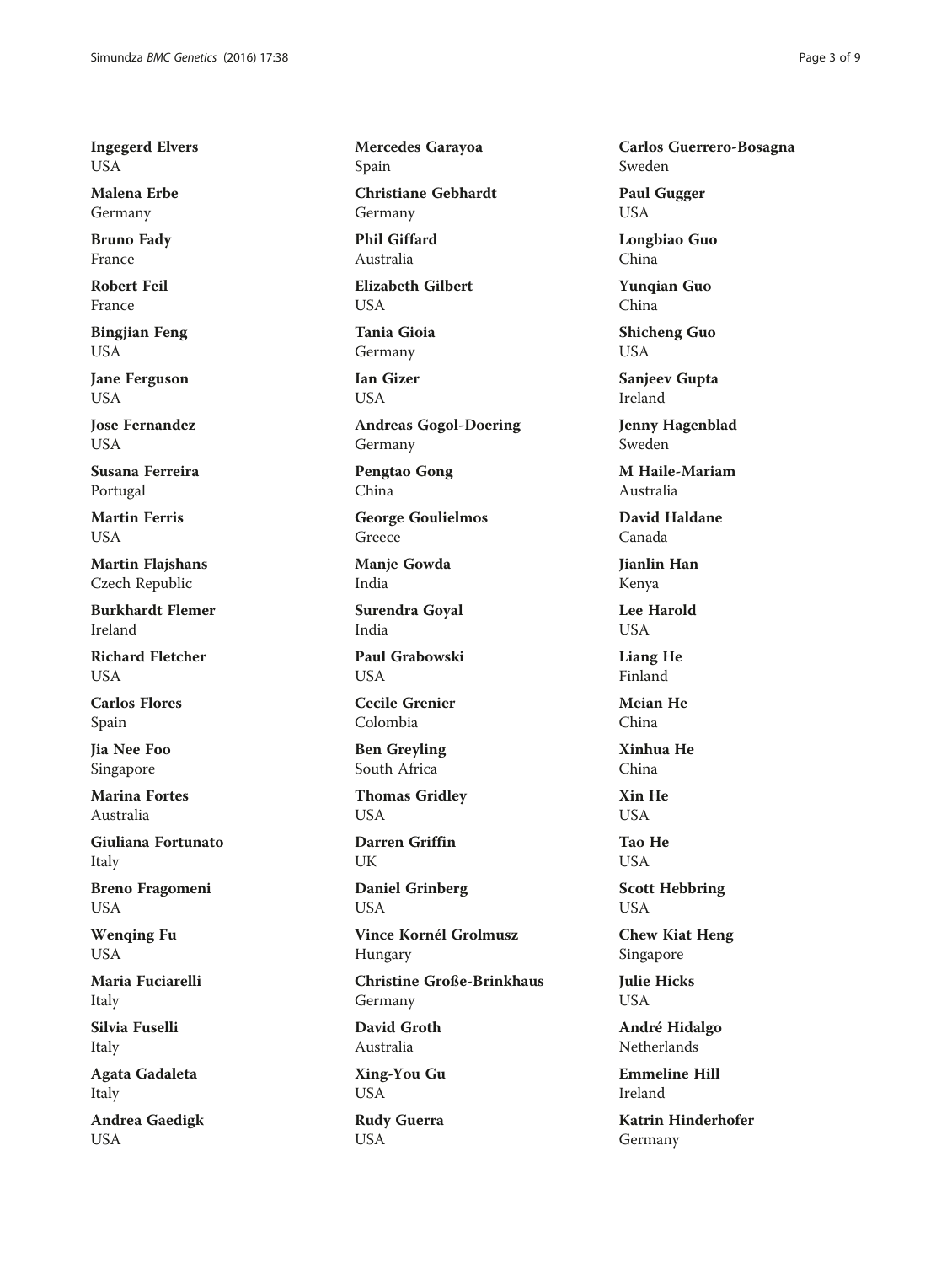Lies Hoefsloot Netherlands

Gabriel Hoffman **USA** 

Josephine Hoh USA

Daniela Holtgräwe Germany

Ian Hope UK

Jian Hou China

Liping Hou USA

Guo Hu China

Jie Hu USA

Yijuan Hu **USA** 

Xu Hua China

Lei Huang China

Wei Huang China

Kai Huang USA

Hailiang Huang USA

Wen Huang USA

David Hughes Spain

Stefanie Huhn Germany

György Hutvágner Australia

Kamal Ibrahim USA

Meryem Ipek Turkey

Daniel Irimia **USA** 

Brian Irish **USA** 

Akira Ishikawa Japan

Jeanne Jacobs New Zealand

Malgorzata Jankun Poland

Luc Janss Denmark

Yulin Jia **USA** 

Xueqiu Jian USA

Bruce Johnson USA

Jenny Juengel New Zealand

Haja Kadarmideen Denmark

Lukáš Kalous Czech Republic

Guolian Kang USA

Juha Kantanen Finland

Rebecca Kartzinel USA

Jaebum Kim Republic Of Korea

Jung Han Kim USA

Elizabeth King USA

Rick Kittles USA

Christoph Knorr Germany

Michael Hans Kohn **USA** 

Caline Koh-Tan UK

Roland Kölliker Switzerland

Willem Kruijer Netherlands

Haydn Kuchel Australia

Santosh Kumar Canada

Jaya Kumari Norway

Vanisha Lakhina **USA** 

Denis Laloe France

Hovirag Lancioni Italy

Nicholas Larson **USA** 

Sabrina Le Cam France

Ju-Seog Lee USA

Seunggeun Lee USA

Sigrid Lehnert Australia

Gabriel Leitner Israel

Johannes Lenstra Netherlands

Chun Li China

Ao Li China

Hui Li China

Zhang Li China

Qigang Li China

Zitong Li Finland

Jun Li USA

Zichao Li China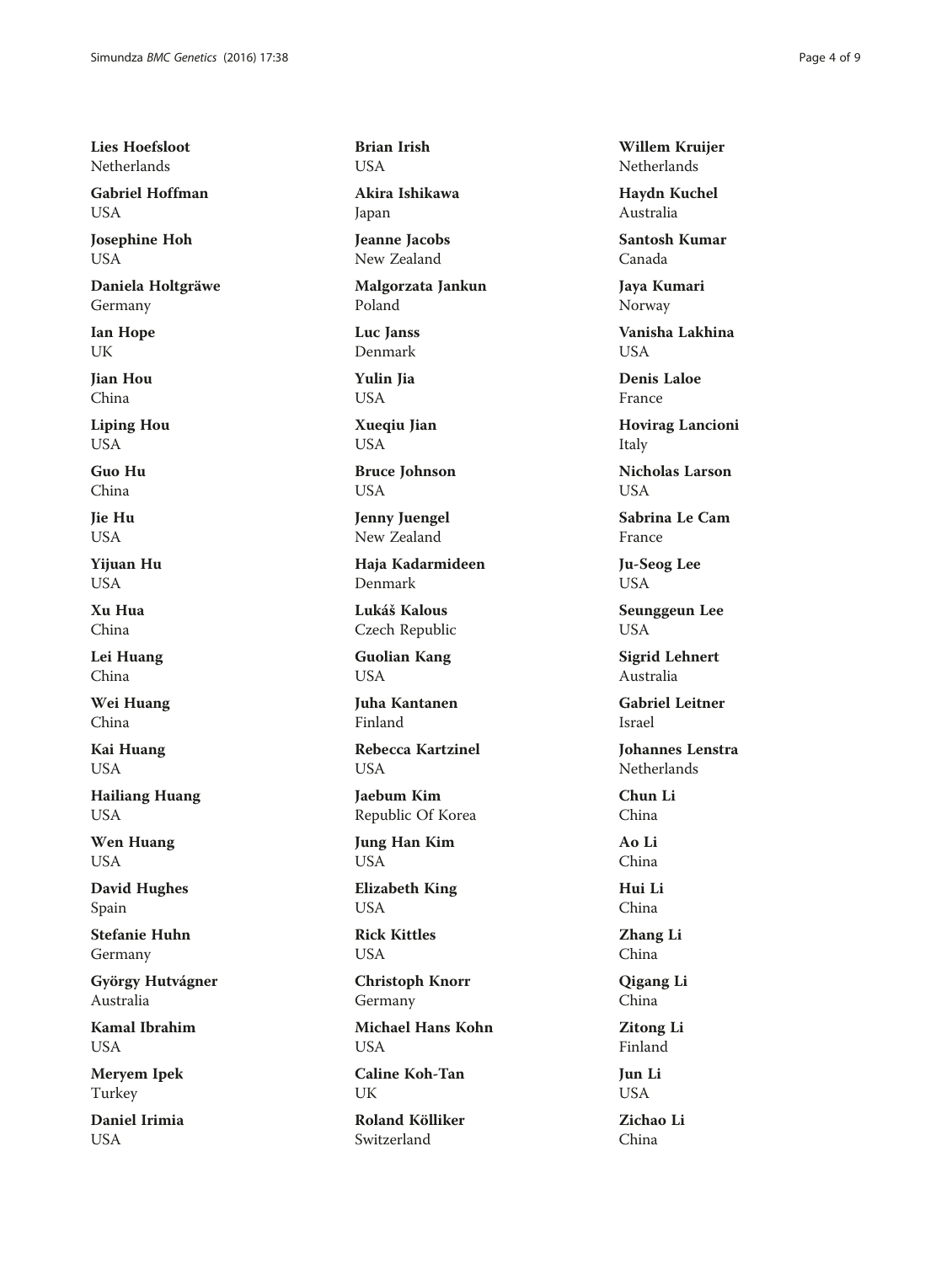Yuqing Li USA

Yi Li Singapore

Xiaoxi Lin Canada

Xu Lin China

Gabriella Lindgren Sweden

Amanda Lindholm-Perry USA

Mugen Liu China

Xu Liu China

Bin Liu China

Jianquan Liu China

Wansheng Liu USA

Zengting Liu Germany

Adrian Llerena Spain

Stephanie London USA

Saioa Lopez Spain

Siew Low Australia

Lizhi Lu China

Xinhong Luan China

Pierre Luisi Spain

Adam Lukaszewski USA

Keming Luo China

Ma Luo Canada

Jiangtao Luo USA Guansheng Ma China Xiaochun Ma China Peipei Ma China Steffen Maak Germany Margaret Mackinnon Kenya Panagiotis Madesis Greece Laurence Maréchal-Drouard France Vladmir Margarido Brazil Osvaldo Marinotti **USA** Donata Marletta Italy Kathleen Martin **USA** Cesar Martins Brazil Scot Matkovich USA Taylor Maxwell USA James Mccreight USA Molly Mccue USA Michael Mcgeachie USA J. Mitchell Mcgrath **USA** Kieran Meade Ireland Jennifer Meadows Sweden

Hendrik-Jan Megens Netherlands

Andreas Menke Germany

Susan Meyer USA

Phil Miklas **USA** 

Dan Milbourne Ireland

Cecelia Miles **USA** 

Gabriel Minarik **USA** 

Juan Miranda-Rios Mexico

Suresh Mishra Canada

Xavier Montagutelli France

Christopher Moran Australia

Gota Morota USA

Jeong-Hwan Mun South Korea

Steven Munger USA

Moses Muraya Germany

Hideki Mutai Japan

Teruyoshi Nagamitsu Japan

Hugo Naya Uruguay

Christopher Nelson UK

Frank Nicholas Australia

Garth Nicholson Australia

Motohide Nishio Japan

Dan Nonneman **USA**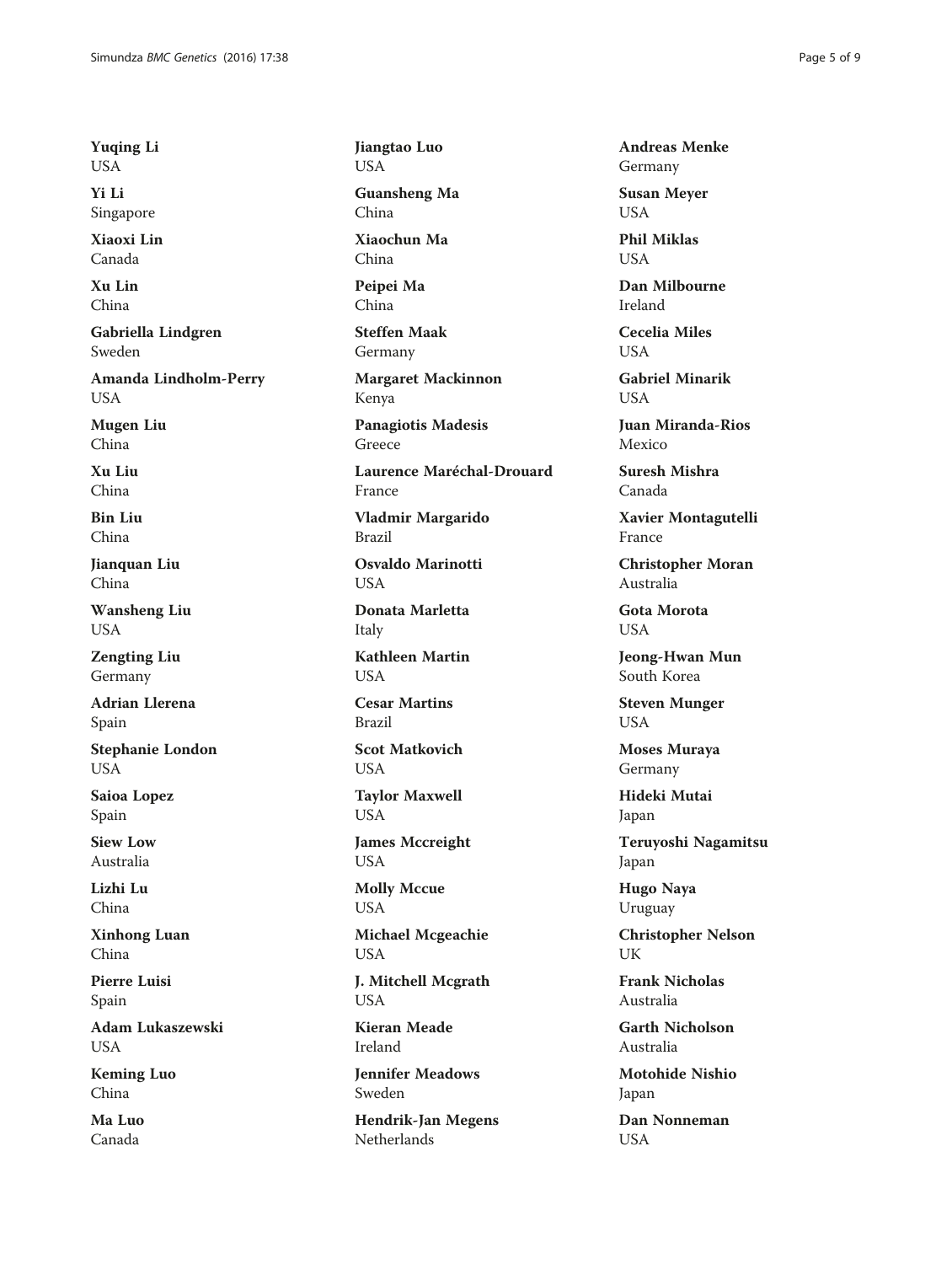Johannes Novak Austria

Domenico Nuzzo Italy

Thomas O'Brien USA

Jorgen Odegard Norway

Thomas Odong Netherlands

Junko Okano Japan

Patricia Okubara **USA** 

Jose L. Oliver Spain

Angélica Olivo-Díaz Mexico

Ettore Olmo Italy

Hanne Gro Olsen Norway

Bode Olukolu USA

Akio Onogi Japan

Tamás Orbán Hungary

Pablo Orozco-Terwengel UK

Richard Orrell **UK** 

Wei Pan **USA** 

Manish Pandey India

Bibhusita Pani **USA** 

Afshin Parsa **USA** 

Hemal Patel **USA** 

Hubert Pausch Germany

Michele Pazzola Italy

Jason Peart Australia

Jill Pecon-Slattery **USA** 

Niels Pedersen USA

Francisco Peñagaricano USA

Hans-Peter Piepho Germany

Marija Pljesa-Ercegovac Serbia

Andrea Porceddu Italy

Manoj Prasad India

Marcin Pszczola Poland

Deirdre C Purfield Ireland

Xinshuai Qi USA

Wanqiong Qiao USA

Padmalatha Rai India

G Ravikanth India

Sarah Rea Australia

James Reecy USA

Monika Reißmann Germany

Romdhane Rekaya USA

Jun Ren China

Pascal Rihet France David Riley USA

Isabel Rivera Portugal

James Roberds **USA** 

Christèle Robert-Granié France

Dale Roberts Australia

Monica Rodriguez Italy

Juan Rodriguez-Flores USA

Claire Rogel-Gaillard France

Megan Rolf USA

Zsolt Ronai Hungary

Stephanie Rosse **USA** 

Florence Rouleux-Bonnin France

Yuefeng Ruan Canada

Sachin Rustgi USA

Peter Ryan Australia

Mahdi Saatchi **USA** 

Francois Sabot France

Giuseppe Saccone Italy

Wolfgang Sadee USA

Goutam Sahana Denmark

Srinivas Vinod Saladi **USA** 

Lucas Sanchez Spain

Juliano Sangalli Brazil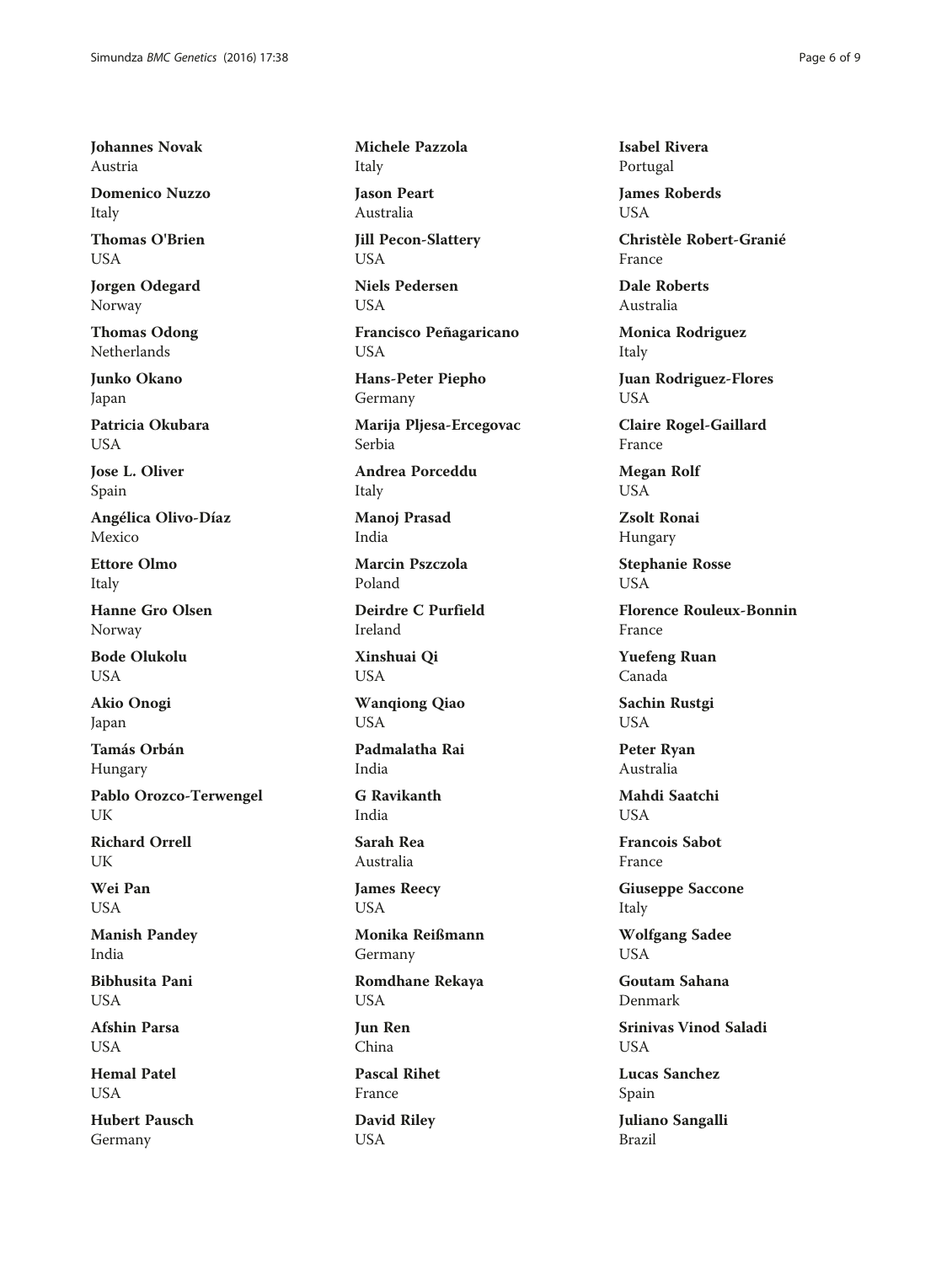Miguel Santana USA

Pratik Satya India

Ana Savic-Radojevic Serbia

Ruairidh Sawers Mexico

Ian Sayers UK

Joseph Schacherer France

Flávio Schenkel Canada

Antje Schierholt Germany

Christian Schlötterer Austria

Jennifer Schmidt **USA** 

Armin Schmitt Italy

Andreas Schmitz Switzerland

Robert Schmitz **USA** 

Dustin Schones **USA** 

Britta Schulz Germany

Hervé Seligmann France

Nick Serão USA

Andrey Shcherban Russian Federation

Amir Sherman Israel

Clive Shiff USA

Masayoshi Shigyo Japan

Kenta Shirasawa Japan

Mukerjee Shomita India

Daniel Shriner **USA** 

Chang Shu **USA** 

Animesh Shukla **USA** 

Sanjeev Shukla India

Timothy Shutt Canada

Katja Silbermayr Austria

Xueling Sim Singapore

Magda Sindicic Croatia

Shree Ram Singh USA

Johanna Sistonen Switzerland

Loren Skow **USA** 

Tony Slater Australia

Petr Smykal Czech Republic

Eric Snyder USA

Leah Solberg Woods USA

Qingxuan Song USA

Chi Song USA

Pavel Souček Czech Republic

Leon Spicer USA

James Squires Canada

Brendan Stamper USA

Charles Steward UK

Paul Stothard Canada

Patrick Stratz Germany

Guosheng Su Denmark

Kazuhiko Sugimoto Japan

G Suman Latha India

Fanyue Sun USA

Tatiana Suslova Russian Federation

Nicolas Sylvius UK

Joanna Szyda Poland

Hidenori Tachida Japan

Kobi Tadmor Israel

Fasil Tekola-Ayele USA

Raimund Tenhaken Austria

Jens Tetens Germany

Sophie Thevenon France

Vicki Thomson Australia

Francesco Tiezzi USA

Peter Tiffin **USA** 

Alex Todorov **USA** 

Motoshi Tomita Japan

Eleni Tsiplakou Greece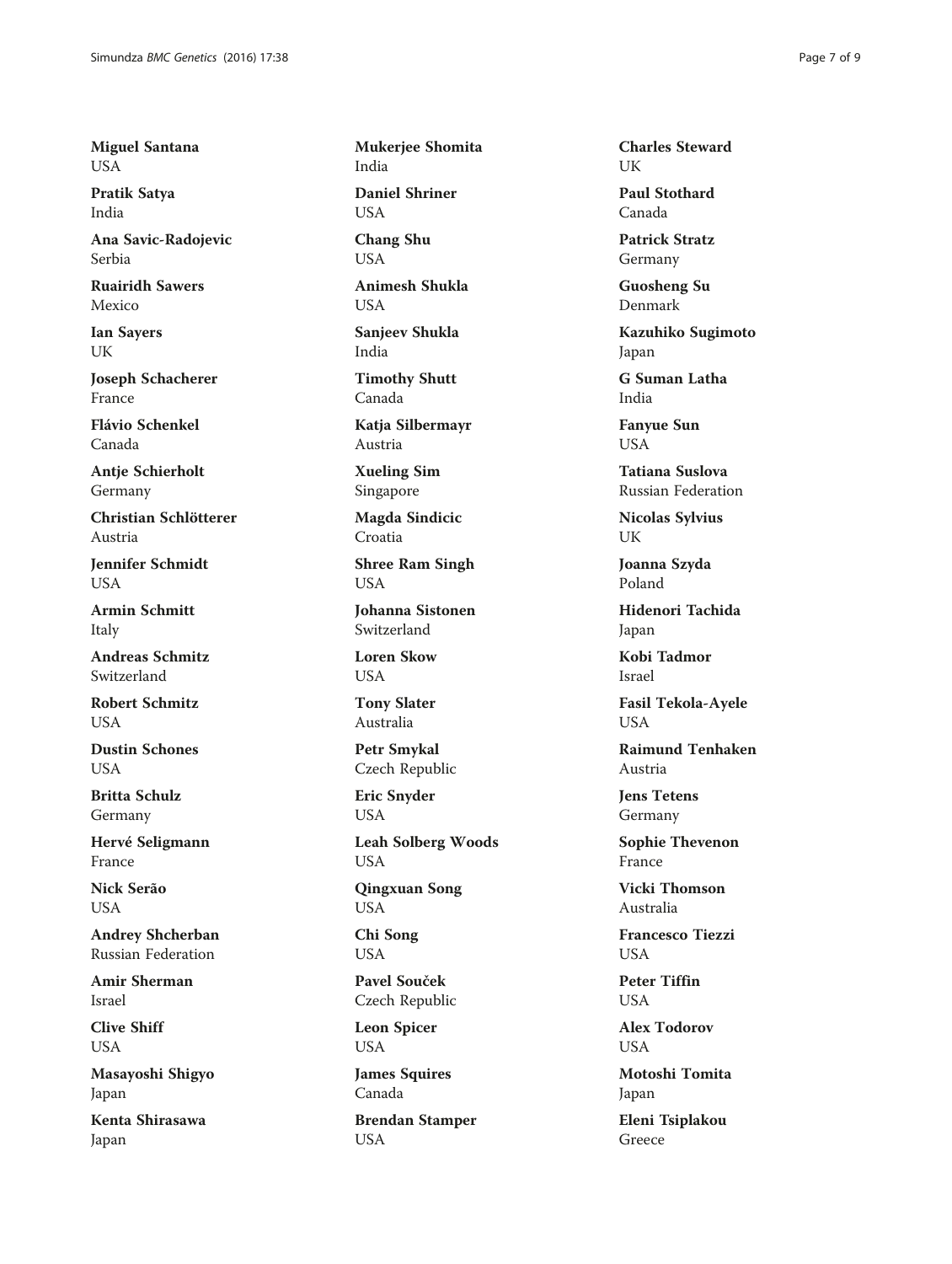Matthew Tucker Australia

Christopher Tuggle USA

Jennifer Tullet UK

Jasim Uddin Australia

Yoshinobu Uemoto Japan

Giampiero Valè Italy

Armand Valsesia **USA** 

Pim Van Hooft Netherlands

Paul Vanraden USA

Roel Veerkamp Netherlands

Fabio Veronesi Italy

Frédérique Viard France

Marcelo Vicari Brazil

Carlos Vicient Spain

Joseph Vinetz **USA** 

Christof Vulsteke Belgium

Patrik Waldmann Sweden

Stefan Walter **USA** 

Kathryn Walters-Conte USA

Ming-Bo Wang Australia

Chaolong Wang Singapore

Yaqun Wang USA

Tao Wang USA

Ning Wang China

Tao Wang **USA** 

David Warrilow Australia

Jonas Warringer Sweden

Markus Weber Switzerland

Karen Weck **USA** 

Zhi Wei USA

Changshuai Wei USA

Jochen Weishaupt Germany

Emanuel Weitschek Italy

Jared Westbrook **USA** 

Stephen White USA

Kenneth Witwer USA

Weiren Wu China

Xifeng Wu USA

Zheng Xia USA

Yan Xiang China

Zengyan Xie China

Chao Xing USA

Lizhen Xu Canada Yan Xu China

Yong Xu China Haiming Xu

China Jun Xu

**USA** 

Shawn Xu USA

Lingyang Xu USA

Peng Xu China

Cheng Xue USA

José Yáñez Chile

Bing Yang USA

Daichang Yang China

Shengping Yang USA

Chao-Yie Yang USA

Yao Yang USA

Guoyou Ye Australia

Bin Yi China

Jiye Yin China

Hunter Young USA

Neil Youngson Australia

Bing Yu **USA** 

Paolo Zambonelli Italy

Mehdi Zarrei Canada

Weiwei Zhai Singapore